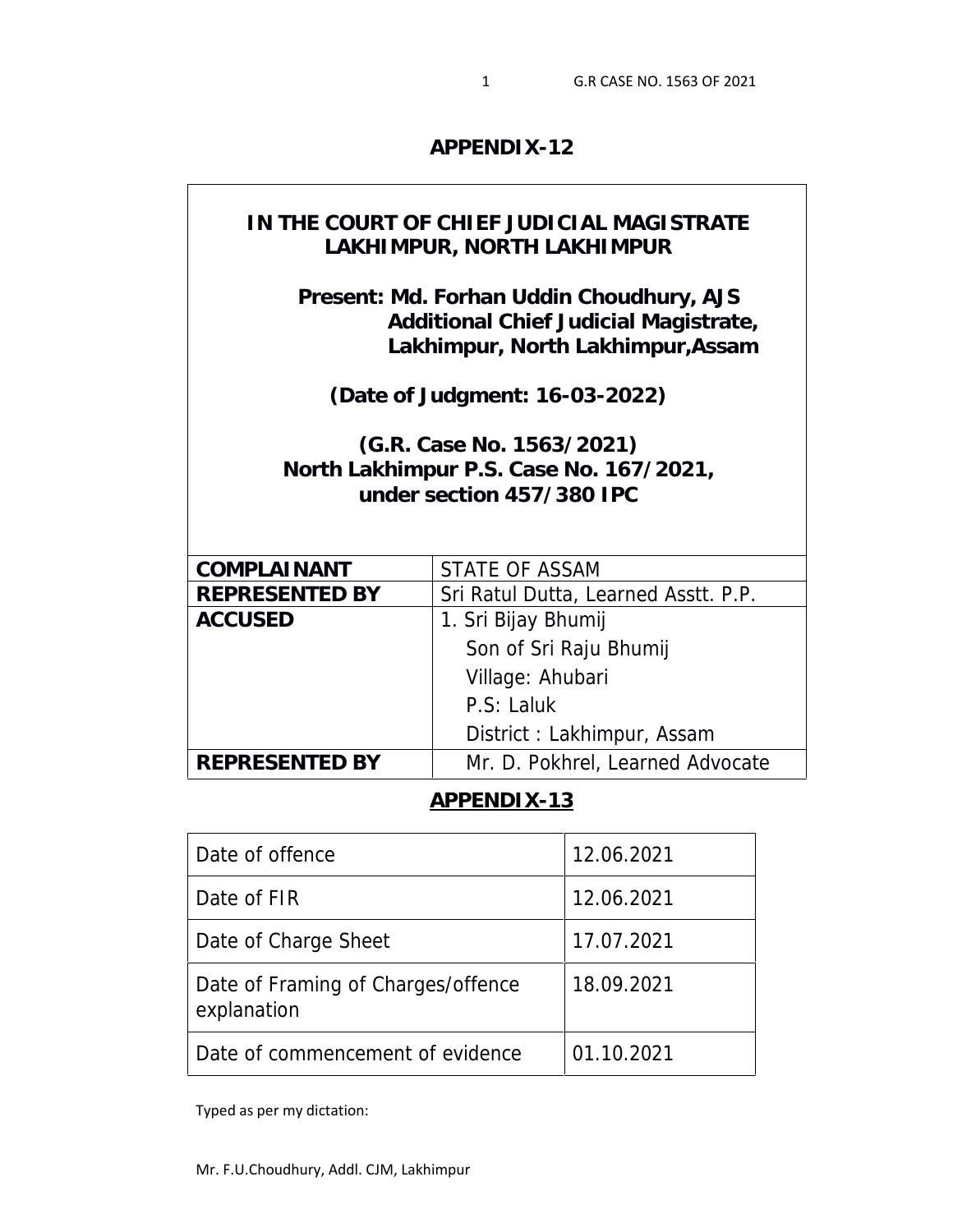| Date on which judgment is reserved   | 09.03.2022 |
|--------------------------------------|------------|
| Date of Judgment                     | 16.03.2022 |
| Date of the Sentencing Order, if any | 16.03.2022 |

**Accused Details:**

| the<br>Accused | Accused             | 0f<br>Arrest   | Release<br>on Bail | with               | Rank of Name of Date Date of Offences Whether Sentence<br>charged   Acquitted   Imposed  <br>or<br>convicted |                         | Period of<br>Detention<br>Undergone<br>during Trial<br>for purpose<br>of Sec. 428<br>Cr.P.C. |
|----------------|---------------------|----------------|--------------------|--------------------|--------------------------------------------------------------------------------------------------------------|-------------------------|----------------------------------------------------------------------------------------------|
| A1             | Sri Bijay<br>Bhumij | 13.06.<br>2021 | Nil                | Section<br>457/380 | Convicted                                                                                                    | S.I for<br>10<br>months | 09 months<br>03 days                                                                         |

# **J U D G M E N T**

#### **PROSECUTION'S CASE IN BRIEF:**

Typed as per my dictation: 1. Prosecution's case in brief as it reveals from the FIR is that on 12.06.2021 at about 6.30 AM, informant Smt. Ranima Hazarika along with her daughter Smt. Junu Saikia went to the shop of informant at Harmuti and saw that the lock of the shutter of that shop is broken. Thereafter, informant's son Sri Papu Hazarika also came there on being called and they entered inside that shop and found that somebody committed theft of cash Rs. 5000/- (rupees five thousand), four numbers of clothes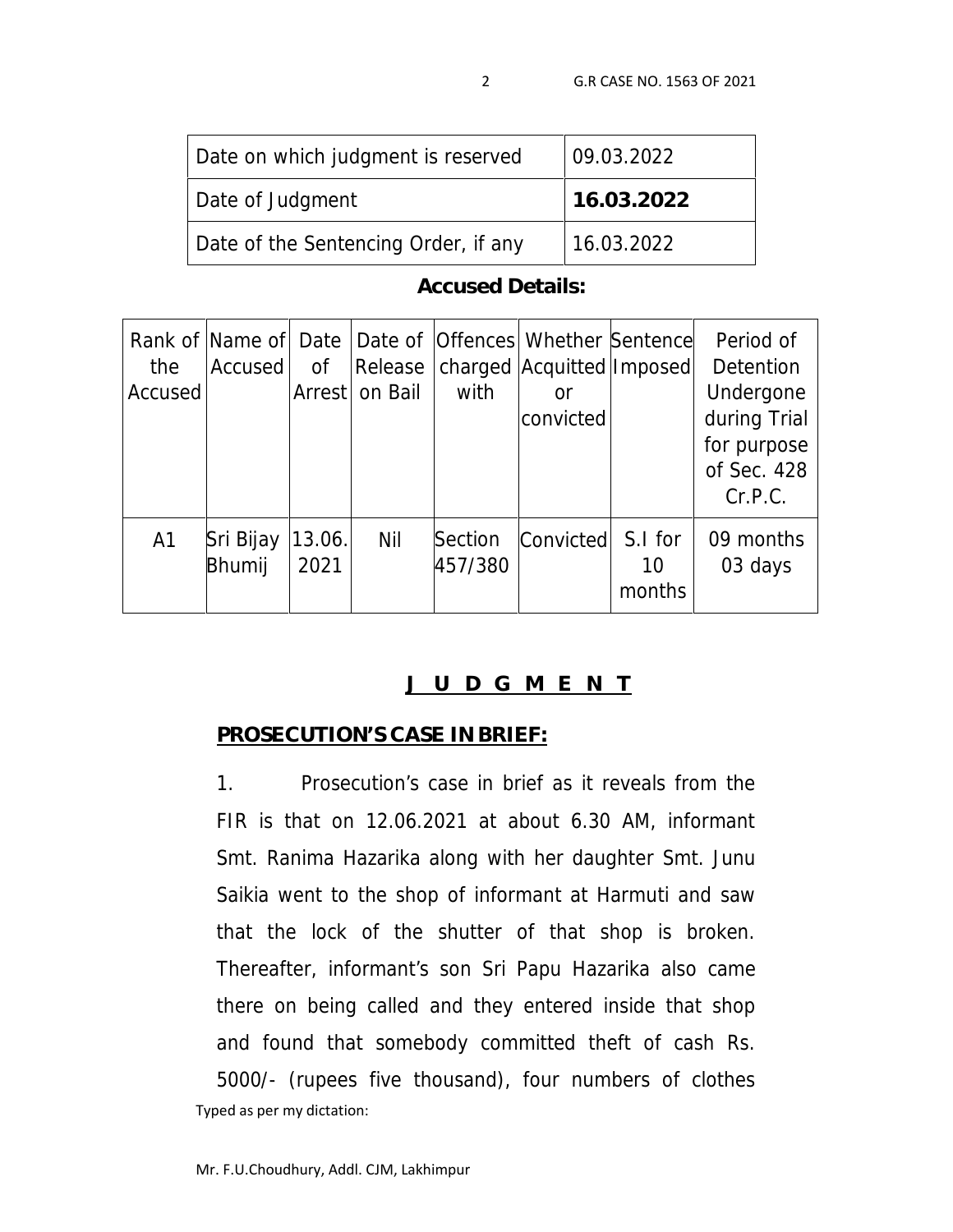and one water pump. Thereafter, the informant came to know that accused Sri Bijay Bhumiz has been detained by some people in the house of one Sri Suklal Tanti at Gutibari village and recovered a water pump along with clothes and cash money. The informant then went to the aforesaid village and identified the above mentioned articles and cash money recovered from the possession of accused to be her stolen articles & cash money as mentioned above. The informant then informed the matter to police and accordingly police came there and detained the accused and also seized the recovered articles and took the accused along with the articles to police station. The informant then lodged an FIR about the occurrence before the In-charge of Harmoti police out-post.

2. On receipt of the F.I.R, a case being numbered as Laluk P.S Case No. 167/21 is registered. After investigation, I.O of the case submitted charge sheet against accused Sri Bijay Bhumiz for the offences punishable under section 457/380 of I.P.C. Copies of relevant documents were furnished to the accused person u/s 207 CrPC. Considering the relevant documents and after hearing both the parties, charge was framed against the accused for the offences punishable u/s 457/380 of IPC. The charges are then read over and explained to the accused, to which he pleaded not guilty and stood to face the trial.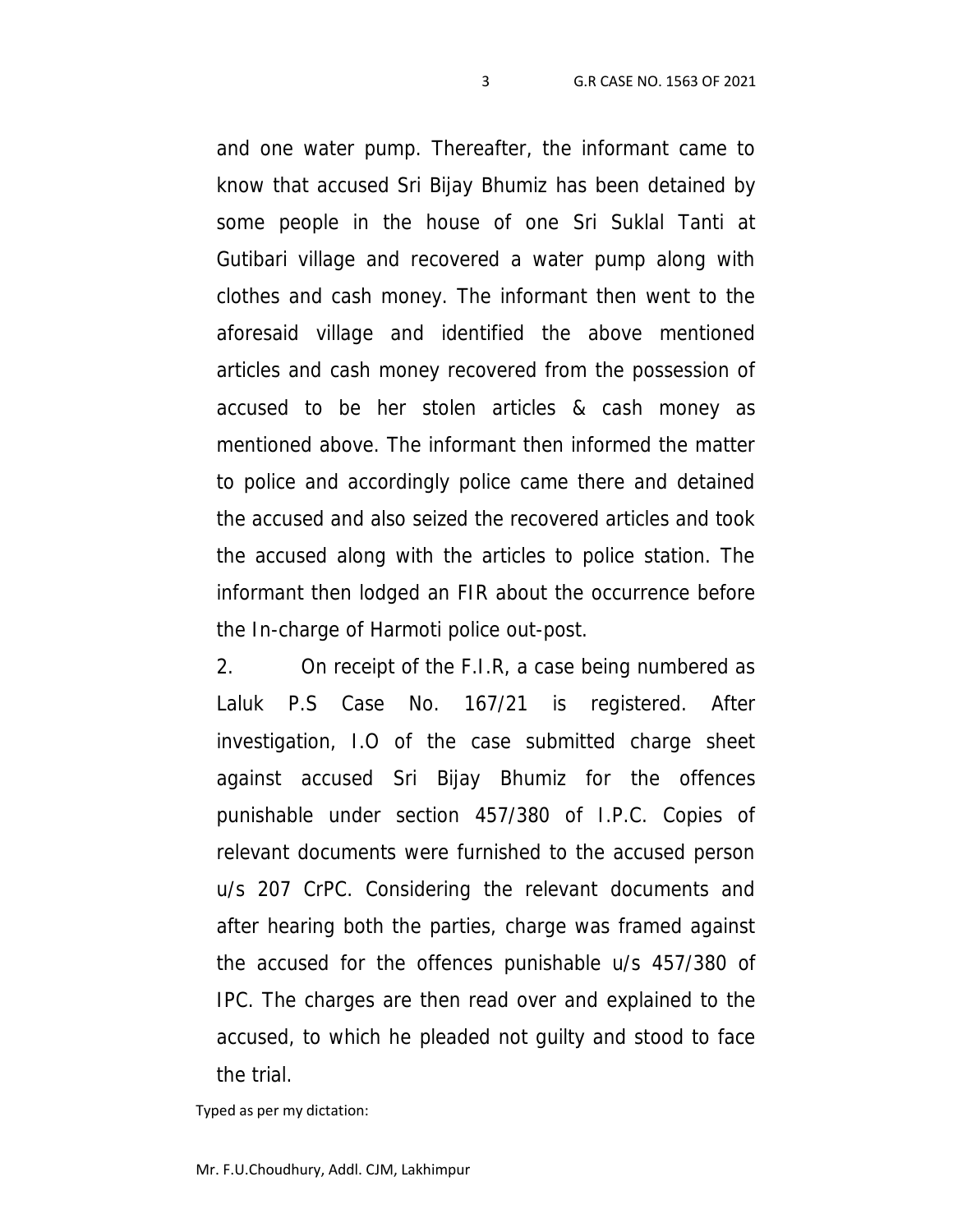3. The prosecution in support of its case examined seven witnesses, whereas the defence did not examined any witness. The accused was examined u/s 313 of CrPC. Defence case is of total denial as it reveals from the statements made by accused and the tenor of cross examination of prosecution witnesses by defence. I have heard the learned counsel for both the parties.

4. Upon hearing and on perusal of record I have framed the following points for determination-

#### **POINTS FOR DETERMINATION:**

(i) Whether the accused on 12.06.2021 dishonestly took away one water pump, four numbers of clothes and cash Rs. 5000/- from out of the shop of informant Smt. Ranima Hazarika, situated at Harmuti market, without the consent of informant, and thereby committed an offence punishable u/s 380 of IPC?

(ii) Whether the accused on 12.06.2021 entered inside the shop of informant situated at Harmuti market by breaking open the lock of the shutter/door, and thereafter committed theft of a water pump, four numbers of clothes and cash Rs. 5000/- from that shop, and thereby committed an offence punishable u/s 457 of IPC?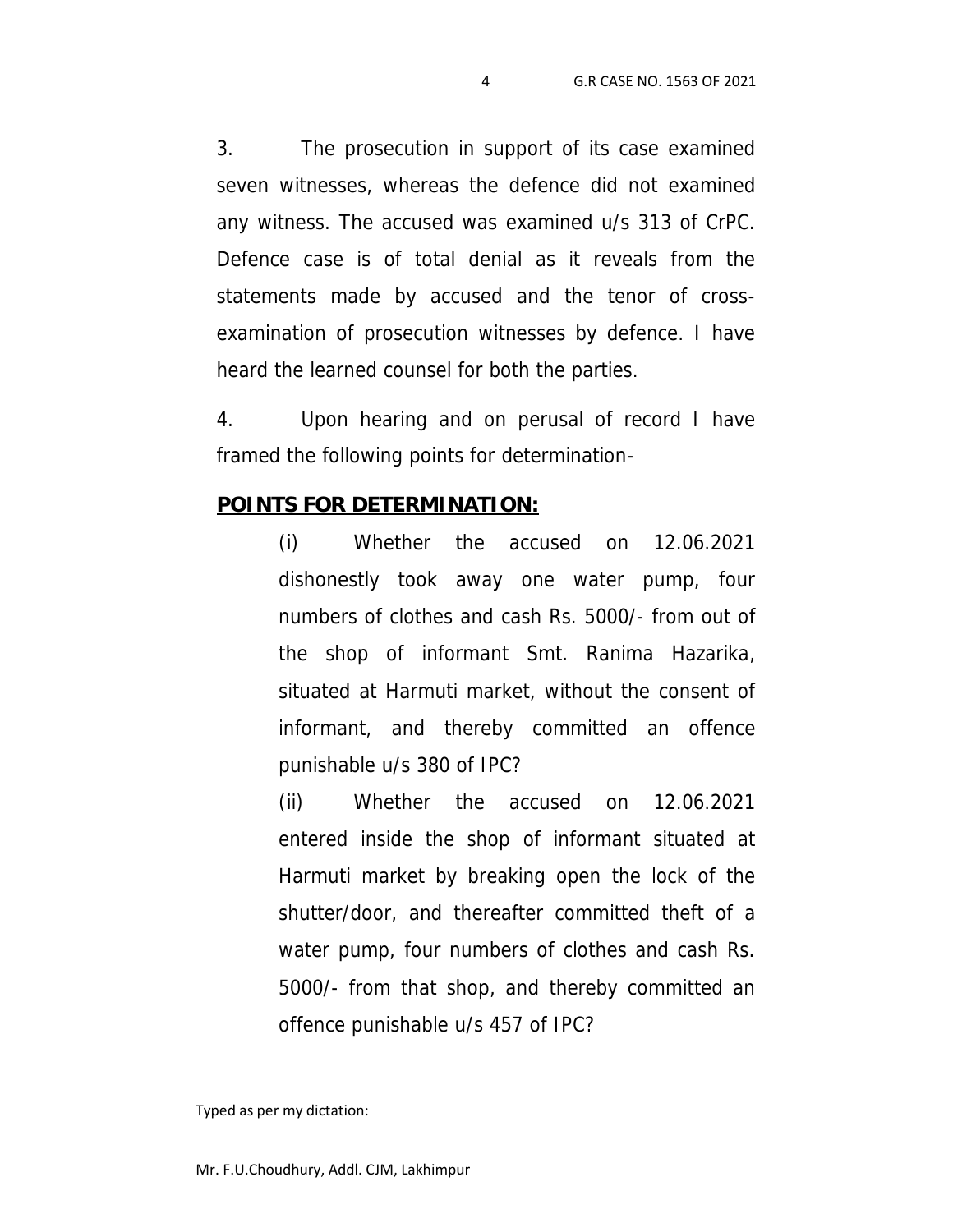# **DISCUSSION OF EVIDENCE, DECISION AND REASONS THEREOF:**

#### **POINT NO.1 and 2:**

5. For the sake of convenience and as because point no. 1 and 2 are inter-connected, hence they are taken up herein together for discussion & decision as follows:

6. As regards the aforesaid points for determination, informant Smt. Ranima Hazarika as PW-1 and her daughter Smt. Junu Saikia as PW-2 in their respective evidence-in chief have stated that on 12.06.2021 in between 6.00 to 7.00 AM, they came to their shop situated at Harmuti market and saw that the lock of the shutter/door of that shop is broken. Thereafter, they entered inside the shop and found that somebody committed theft of four numbers of clothes along with one water pump and cash Rs. 5000/- (rupees five thousand) from inside that shop. The informant/PW-1 suspected the above named accused as she saw the accused roaming near the shop since few days back.

7. The PW-1/informant has further stated that thereafter she searched the accused and brought him to her shop and thereafter interrogated him as to whether he committed the aforesaid theft. Initially, the accused denied to have committed the theft but after sometime the accused admitted. Accordingly, she/PW-1 informed the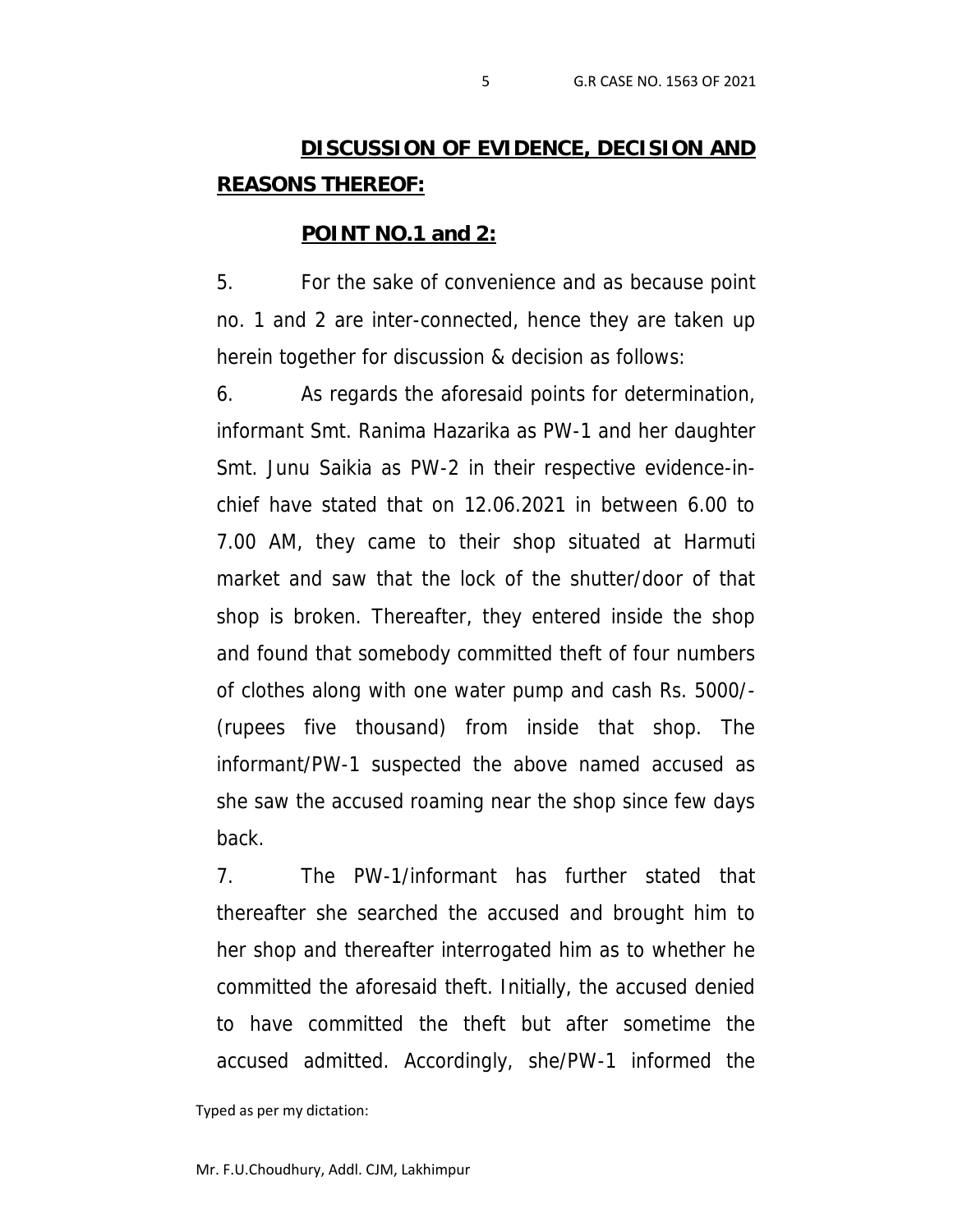matter to police and accordingly police took the accused to custody and interrogated him and thereafter recovered the aforesaid stolen articles and cash money from the house of a villager of Gutibari village on being led and shown by the said accused. She/PW-1 was present with police at the time of recovery of aforesaid articles. The accused led the police and showed the aforesaid articles in her presence. The police then seized the aforesaid articles and prepared seizure list and took her signature therein.

8. PW-1 has also stated that Exhibit-1 is the FIR lodged by her in which Exhibit-1(1) is her signature. Exhibit-2 and exhibit-3 are the seizure list by which police seized the aforesaid recovered articles and broken lock. Material Exhibit-1(A), 1(B), 1(C) and 1(D) are the aforesaid four pieces of clothes which are stolen from her shop. Material Exhibit-2 is the aforesaid water pump which was stolen from her shop. Material Exhibit-3 is the aforesaid broken lock of the door of her shop.

9. As regards the recovery of aforesaid stolen articles, PW-2 Smt. Junu Saikia in her evidence has corroborated the version of PW-1/informant by stating that police detained the accused and subsequently she/PW-2 came to know that the police recovered all the stolen articles and money.

Typed as per my dictation: 10. In the above context, informant's son Sri Papu Hazarika as PW-3 in his evidence-in-chief has corroborated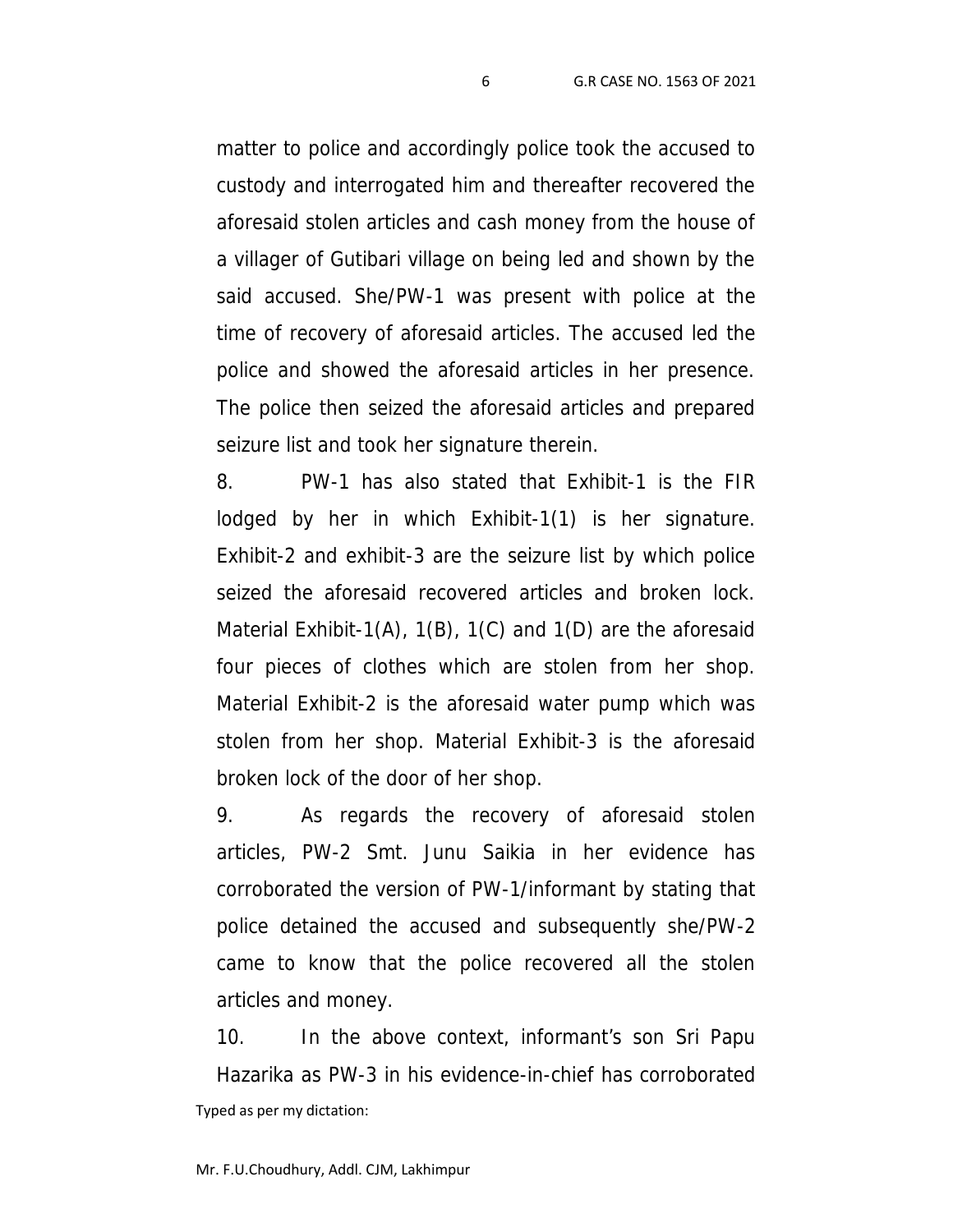the version of PW-1 and PW-2 by stating that on the day of occurrence in between 6.00 to 6.30 AM, he went to the shop of his mother/PW-1 situated at Harmoti market on being called for by his sister/PW-2 over phone. Thereafter, he saw that the lock of the shutter/door of that door was broken and the articles inside are scattered here and there. His aforesaid sister then informed him that somebody committed theft of articles from that shop by breaking the lock. Thereafter, police was informed about the matter by his mother & sister and police detained the above named accused and recovered the stolen water pump, four pieces of clothes and cash Rs. 5000/- with the help of accused.

11. PW-4 Jitu Saikia, who has a shop near the shop of informant, in his evidence-in-chief has stated that on the day of occurrence at about 7.00 AM he saw that the accused was detained in front of the shop of informant and many people gathered there. He then came to know that the accused committed theft of a water pump along with four pieces of clothes and cash money from the shop of informant. Thereafter, police took the aforesaid accused and thereafter recovered the stolen articles and brought the same to police station and prepared seizure list in front of him. Police also seized the broken lock of the shutter of informant's shop. Exhibit-2 and Exhibit-3 are those seizure lists, in which exhibit-2(2) and exhibit-3(2) are his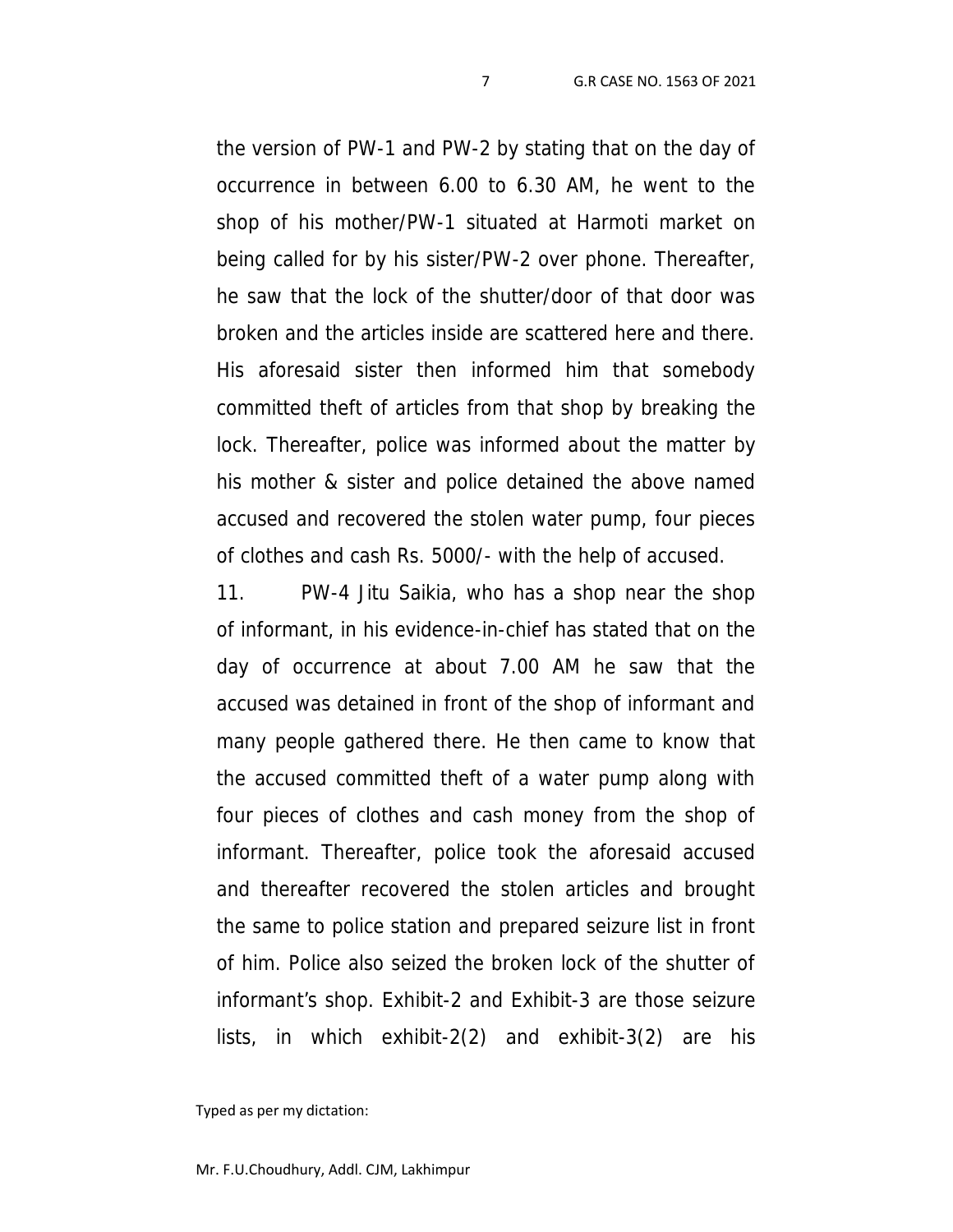signatures. The PW-4 has then identified the aforesaid material exhibits in court during his examination-in-chief.

12. PW-5 Sri Shuklal Tanti in his evidence-in-chief has stated that on the day of occurrence in the morning hours police came to his house along with the above named accused and informant and thereafter recovered a water pump and a bag containing clothes. The police then seized the same and prepared seizure list in which he had put his signature. The informant told him at that time that the aforesaid water pump and clothes belong to her. Exhibit-2 is that seizure list, in which exhibit-2(3) is his signature. The PW-5 has then identified the aforesaid material exhibits in court during his evidence-in-chief.

13. PW-6 Sri Tapan Das in his evidence-in-chief has corroborated the version of above named witnesses by stating that on the day of occurrence at about 8.00 AM he saw a large gathering in front of the shop of informant and came to know that one water pump and clothes were stolen from the shop of informant.

Typed as per my dictation: 14. In the above context, the I.O S.I Abhilekh Talukdar in his evidence-in-chief has stated that on 12.06.2021, he was posted as In-charge of Harmoti police out-post. On that day, the informant informed him over telephone that the above named accused has been detained in the house of one Suklal Tanti. Accordingly, he/PW-7 made a GD entry and went to the house of said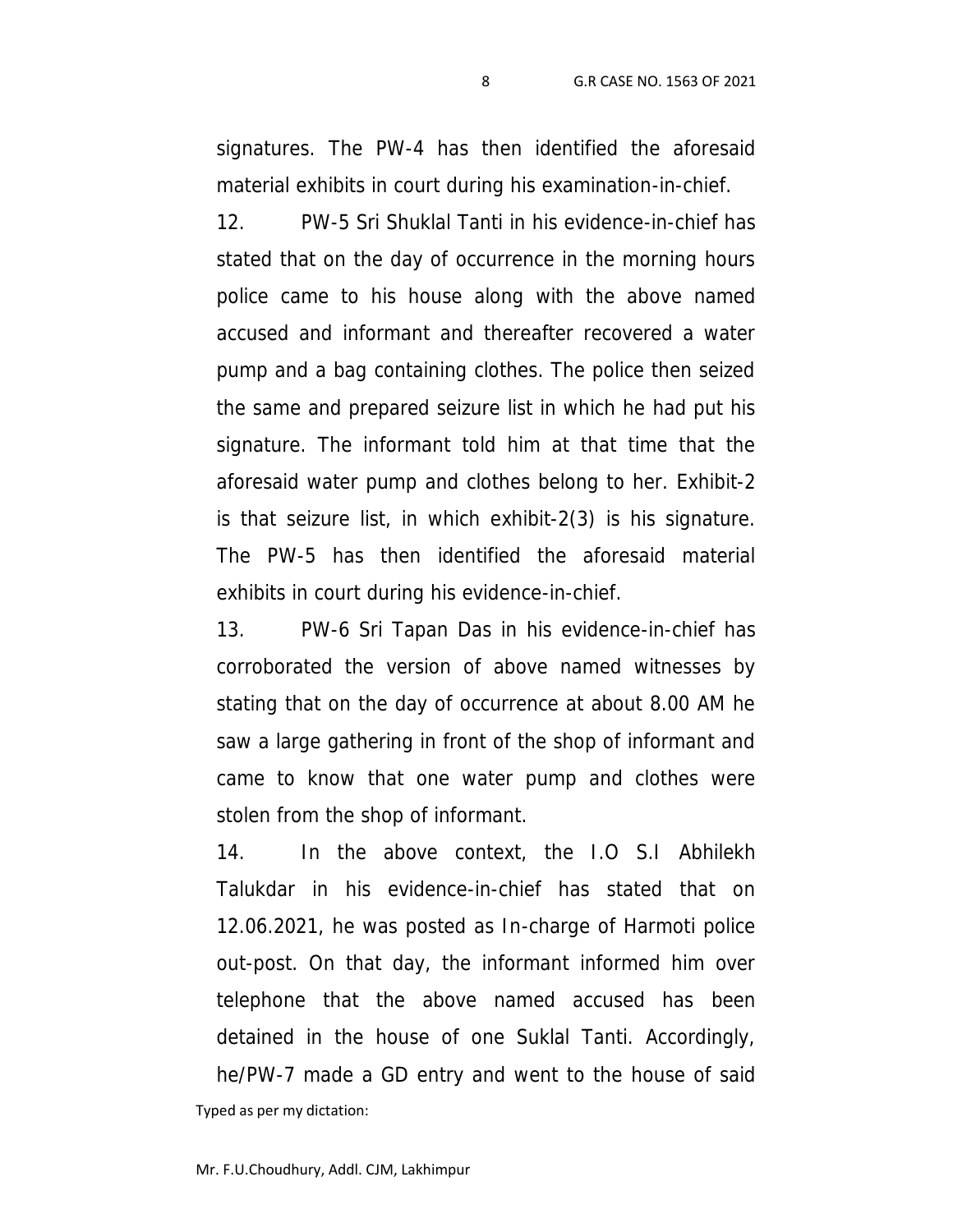Suklal Tanti and found that the accused has been detained by villagers. Thereafter, he interrogated the said accused and accordingly recovered one water pump along with four pieces of clothes and cash Rs. 5000/- from the house of said Suklal Tanti on being shown by the said accused. He/PW-7 then seized the aforesaid articles in presence of witnesses and prepared seizure list. The informant identified those articles to be the same which were stolen from her shop at Harmuti market. He/PW-7 then visited the aforesaid shop of informant and seized the broken lock of the door of that shop in presence of witnesses and prepared seizure list. Subsequently, the informant lodged a formal F.I.R in writing about the occurrence.

Typed as per my dictation: 15. Now, upon perusal of the evidence deposed by prosecution witnesses as narrated above, I find that the crux of allegation made by the witnesses is that on 12.06.2021, the informant/PW-1 and her daughter/PW-2 saw that the lock of the door/shutter of the shop of informant at Harmuti market is broken. The informant/PW- 1 then brought the accused to that shop and interrogated about the occurrence. The accused then admitted his guilt and accordingly police was informed. Thereafter, police took the accused to the house of Suklal Tanti and recovered those stolen articles on being led and shown by the accused. In my opinion, the aforesaid allegations, if presumed to be true will attract the offences punishable

Mr. F.U.Choudhury, Addl. CJM, Lakhimpur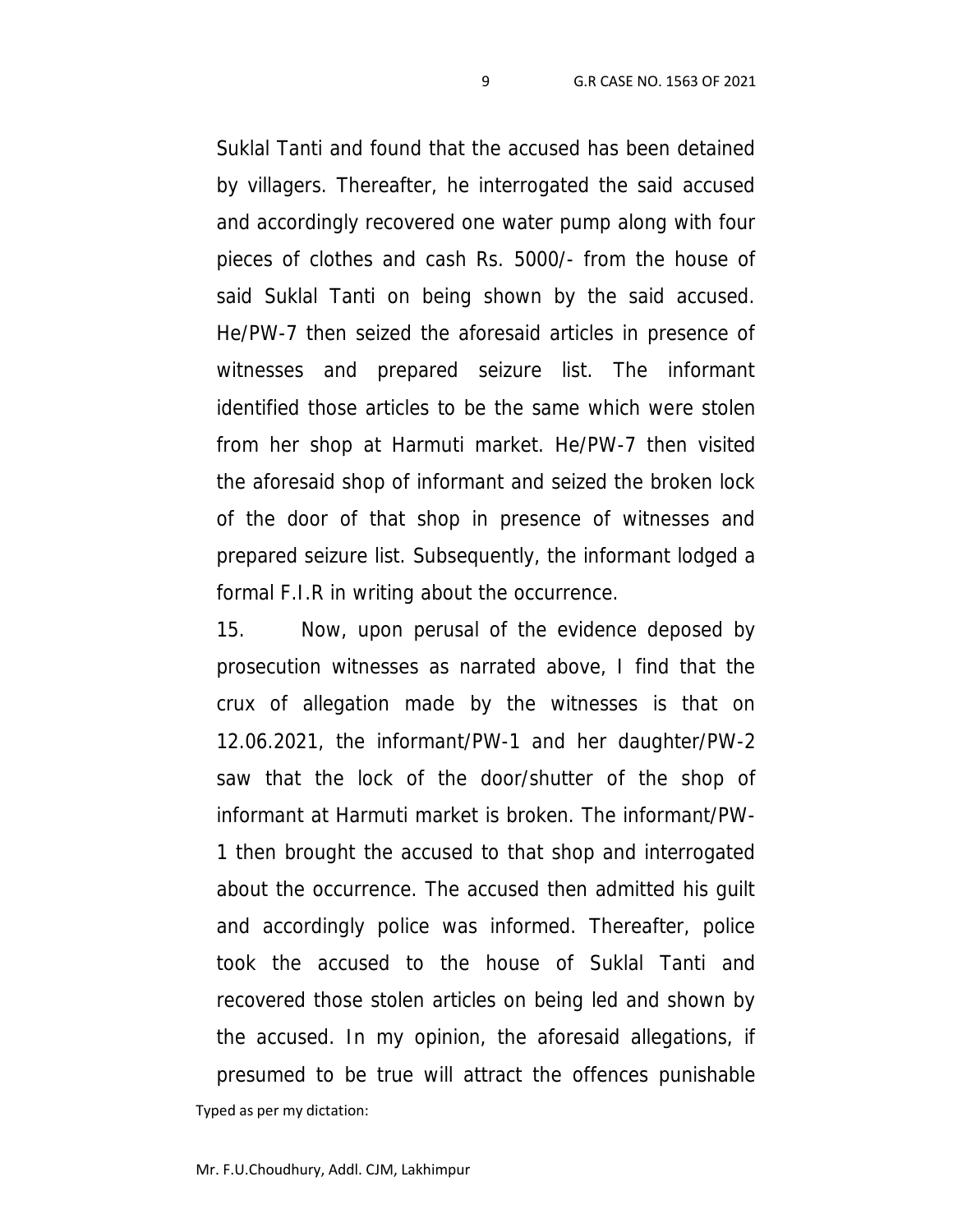u/s 380/457 of IPC. Therefore, it is necessary to find out that whether the above evidence deposed by prosecution witnesses can be believed or not.

16. To proceed with the discussion of evidence in order to find out the credibility of prosecution witnesses, at the very outset, on perusal of cross-examination of prosecution witnesses, it is seen that the defence has primarily put a common question to all the prosecution witnesses (except I.O.), i.e. whether they have seen the accused committing theft? The answer to the aforesaid question is given in negative by all the witnesses by stating that they have not seen the accused committing the theft. Besides that, there is nothing substantial in the cross examination of above named prosecution witnesses which can create a reasonable doubt with respect to the credibility of their respective versions stated by them in the examination-in-chief. Further, I do not find anything else in the case record which can create any substantial doubt as regards the credibility of the versions stated by above named prosecution witnesses in their examination-in-chief.

Typed as per my dictation: 17. Therefore, I find that the witnesses examined by prosecution, as named above, have been able to prove beyond reasonable doubt that on the day of alleged occurrence initially the informant found that the lock of the door/shutter of her shop is broken and somebody has committed theft of one water pump along with four pieces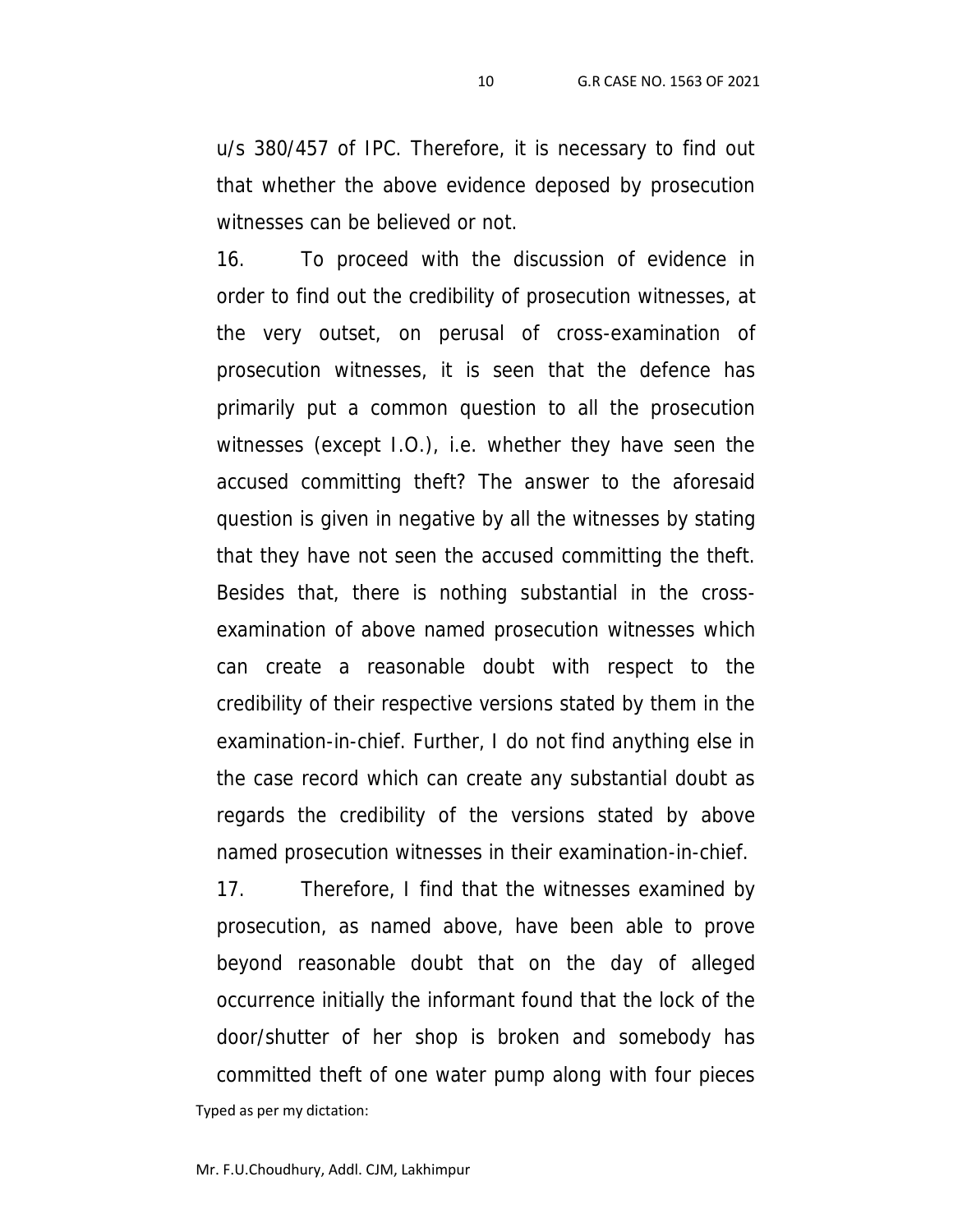of clothes and cash Rs. 5000/- from that shop. Subsequently, the accused was detained and thereafter police recovered the aforesaid stolen articles and cash money from the house of one Suklal Tanti/PW-5, on being lead and shown by the accused.

18. The fact that the accused led the police to the house of Suklal Tanti/PW-5 and showed the stolen articles kept in that house leads to only one logical conclusion, i.e., the aforesaid articles were either kept by the accused himself or by engaging somebody else. Further, there is nothing in the case record which can show that the accused has any valid & legal ground to justify his act of keeping those articles in the house of PW-5. This implies that the accused has either stolen those articles himself or received the same from somebody else knowing the same to be stolen property and concealed the same in the house of PW5 Sri Suklal Tanti.

Typed as per my dictation: 19. Now, it is important to note here that even though none of the prosecution witnesses have seen the accused taking out those articles from the shop of informant, but the PW-1/informant has specifically stated that the accused admitted to her that he committed theft of those articles. Also, as already stated above, there is nothing in the case record to show that there is involvement of any other person in the commission of aforesaid theft. Hence, it can be safely concluded that the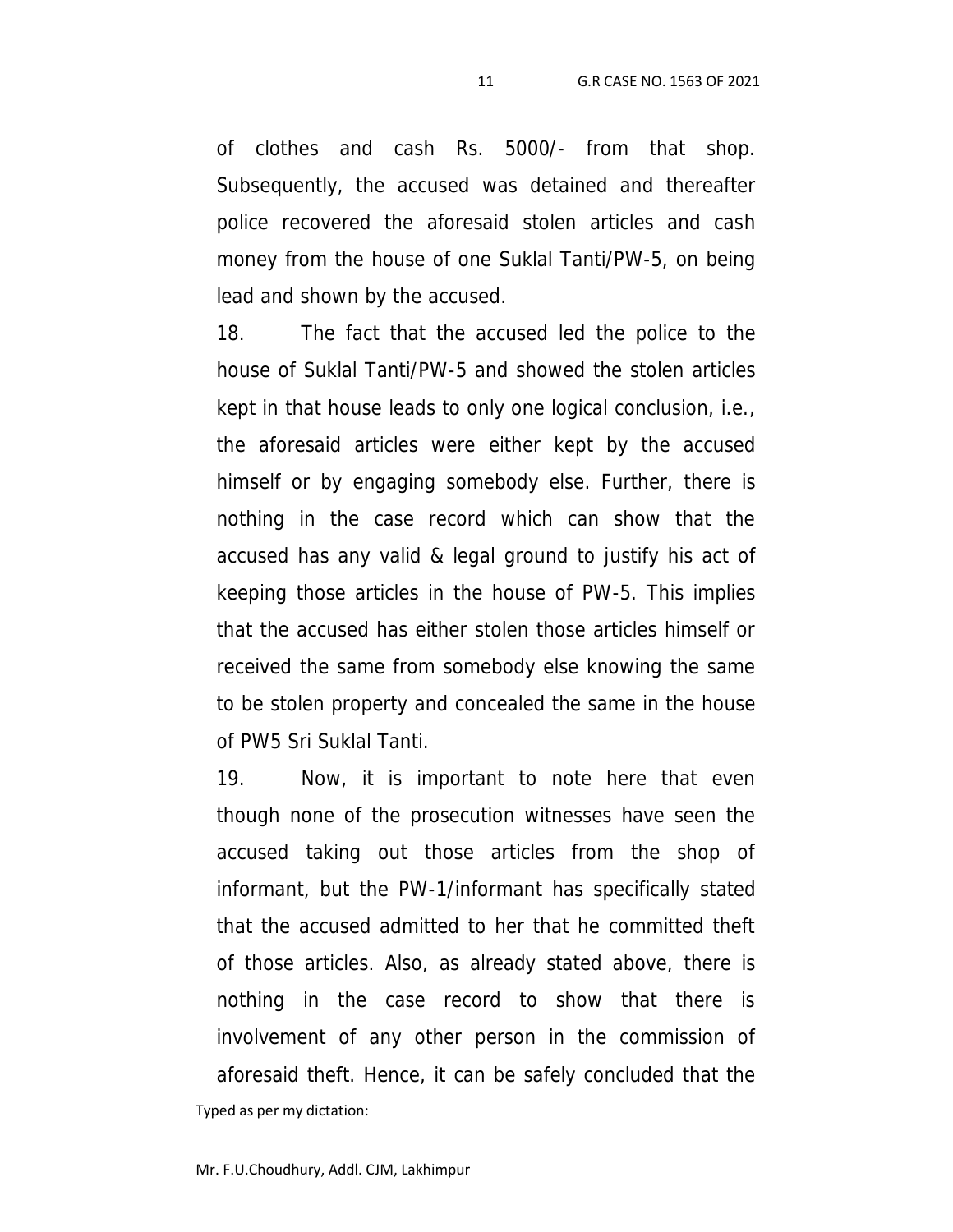accused himself entered into the aforesaid shop by breaking the lock of shutter/door during night hours and committed theft of aforesaid articles alongwith cash money.

20. As such, it is clear that the acts committed by accused, as aforesaid, are squarely covered by the offences punishable u/s 380/457 of IPC. Hence, I find that the witnesses examined by prosecution have been able to prove beyond all reasonable doubts that the accused has committed the offences punishable u/s 380/457 of IPC.

*DECISION: Point No. 1 and 2 is therefore decided in the affirmative and goes against the prosecution.*

#### **ORDER**

21. In view of the discussions made above and the decisions reached in the foregoing point for determination, it is held that the witnesses examined by prosecution have proved beyond reasonable doubts that accused person Sri Bijay Bhumiz has committed the offences punishable under section 457/380 of IPC. As such, accused Sri Bijay Bumiz is held guilty for commission of offences punishable u/s 457/380 of IPC and accordingly he is convicted for the commission of aforesaid offences.

Typed as per my dictation: 22. Considering the fact that the offences committed has caused a sense of insecurity in the mind of victim, I am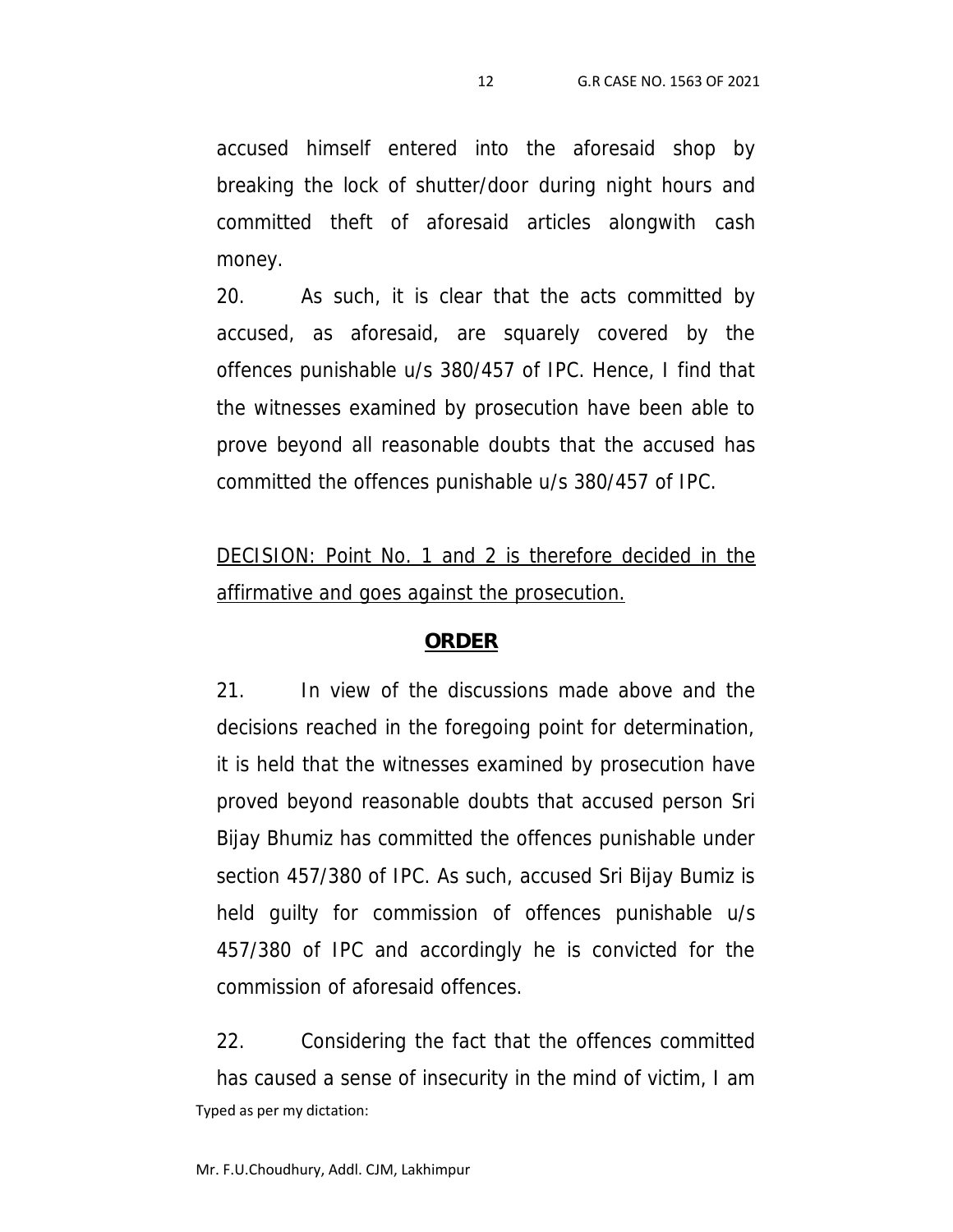not inclined to release the convict person under the provision of Probation of Offenders Act as the same will portray a very lenient approach of the court and thereby encourage other potential offenders to commit similar offence in future.

23. I have heard convict Sri Bijay Bhumiz on the point of sentence. Considering the submission made by the convict person, and having regard to the nature and gravity of the offences proved, convict Sri Bijay Bhumiz is sentenced to undergo simple imprisonment for 10 months for the offence under section 457 of IPC. The convict is also sentenced to undergo simple imprisonment for 08 months for the offence u/s 380 of I.P.C. The substantive periods of imprisonments as aforesaid shall run concurrently. The period of imprisonment already undergone by said accused during the investigation and trial of this case shall be set off against the period to which the convict/accused is sentenced under section 457/380 of I.P.C as aforesaid.

Typed as per my dictation: 24. The cloths, water pump, and broken lock seized by I.O vide M.R No. 73/2021 and M.R No. 74/2021 be handed over to the custody of informant Smti Ranima Hazarika by the P.I of North Lakhimpur Court on execution of a proper bond of Rupees 20,000/- to be executed by the informant incorporating condition that she shall produce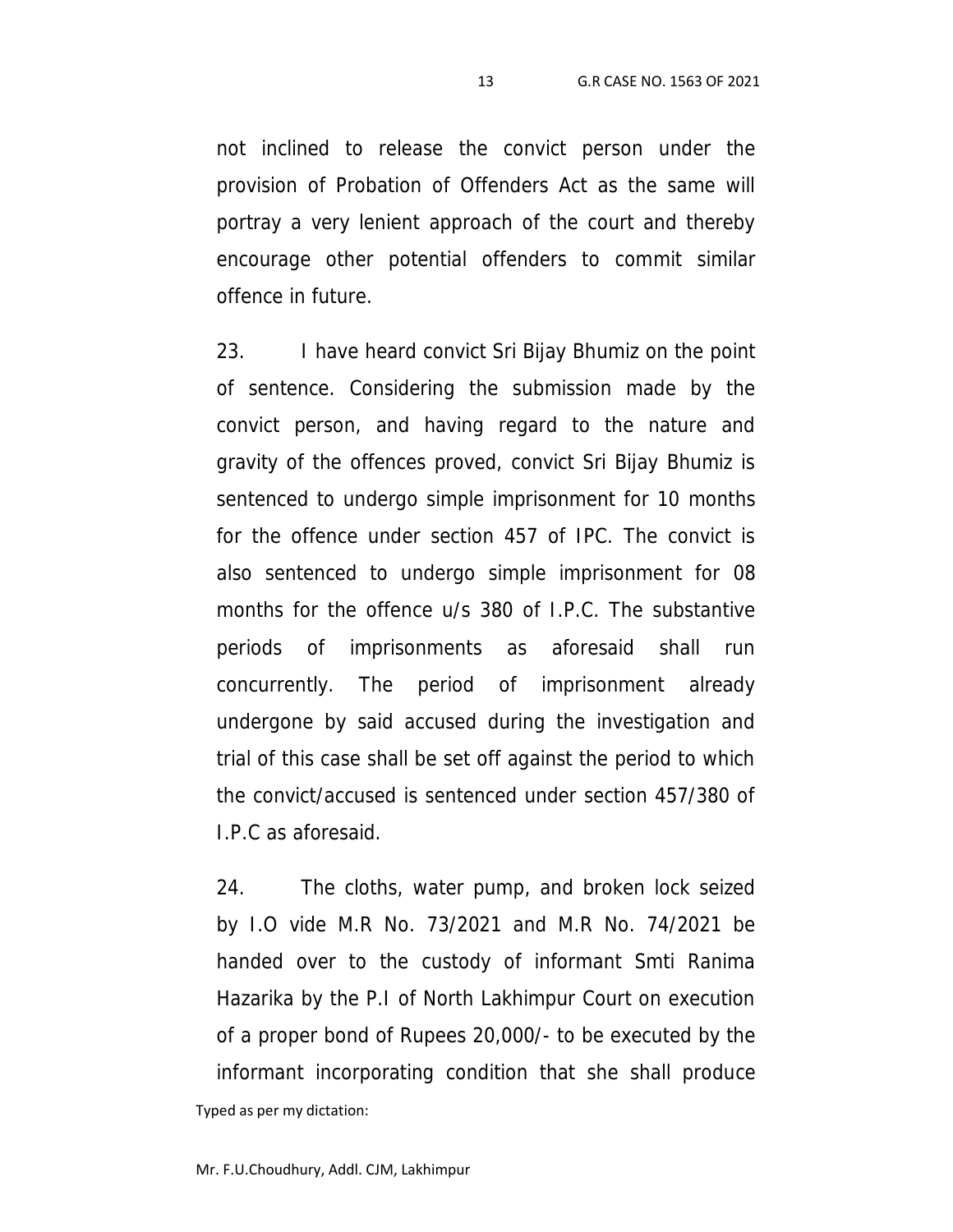the same before this court of any other court in connection with this case as and when called for.

25. The cash amount of Rupees 5000/- which was seized by I.O and deposited in the North Lakhimpur treasury as per order of this court, shall also be released to the custody of informant after execution of a similar bond as stated above.

This judgment is given under my hand, and seal of this court on this the  $16<sup>th</sup>$  day of March, 2022.

The case is disposed of on contest.

F.U. Choudhury Addl Chief Judicial Magistrate Lakhimpur, North Lakhimpur

Typed by: Mr. Mohibul Islam Stenographer, Gr.III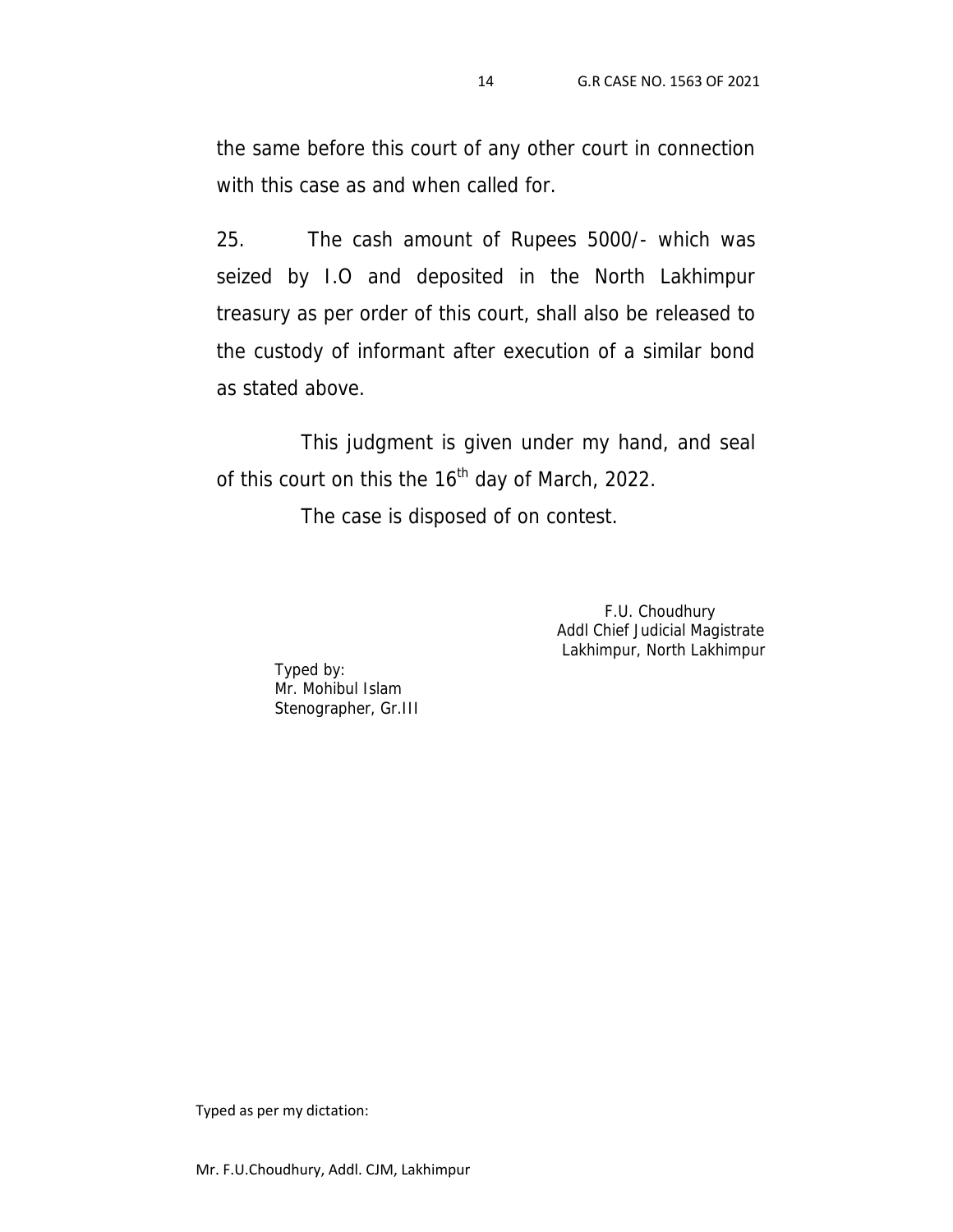#### **APPENDIX – 14**

# **LIST OF PROSECUTION/DEFENCE/COURT WITNESSES**

### **A. Prosecution:**

| <b>RANK</b>     | <b>NAME</b>           | NATURE OF EVIDENCE           |
|-----------------|-----------------------|------------------------------|
|                 |                       | (EYE WITNESSES, POLICE       |
|                 |                       | WITNESS, EXPERT WITNESS,     |
|                 |                       | MEDICAL WITNESS, PANCH       |
|                 |                       | WITNESS, OTHER WITNESS)      |
| PW1             | Smt. Ranima           | <b>INFORMANT/EYE WITNESS</b> |
|                 | Hazarika              |                              |
| PW <sub>2</sub> | Smt. Junu Saikia      | <b>OTHER WITNESS</b>         |
| PW <sub>3</sub> | Sri Papu Hazarika     | <b>OTHER WITNESS</b>         |
| PW4             | Sri Jitu Saikia       | <b>OTHER WITNESS</b>         |
| PW <sub>5</sub> | Sri Suklal Tanti      | <b>OTHER WITNESS</b>         |
| PW <sub>6</sub> | Sri Tapan Das         | <b>OTHER WITNESS</b>         |
| PW7             | S.I Abhilekh Talukder | <b>POLICE WITNESS</b>        |

### **B. Defence Witnesses, if any:**

| <b>RANK</b>     | <b>NAME</b> | NATURE OF EVIDENCE       |  |
|-----------------|-------------|--------------------------|--|
|                 |             | (EYE WITNESSES, POLICE   |  |
|                 |             | WITNESS, EXPERT WITNESS. |  |
|                 |             | MEDICAL WITNESS, PANCH   |  |
|                 |             | WITNESS, OTHER WITNESS)  |  |
| DW1             | Nil         |                          |  |
| DW <sub>2</sub> | Nil         |                          |  |
|                 |             |                          |  |

# **C. Court Witnesses, if any:**

| RANK | NAMF | NATURE OF EVIDENCE     |  |
|------|------|------------------------|--|
|      |      | (EYE WITNESSES, POLICE |  |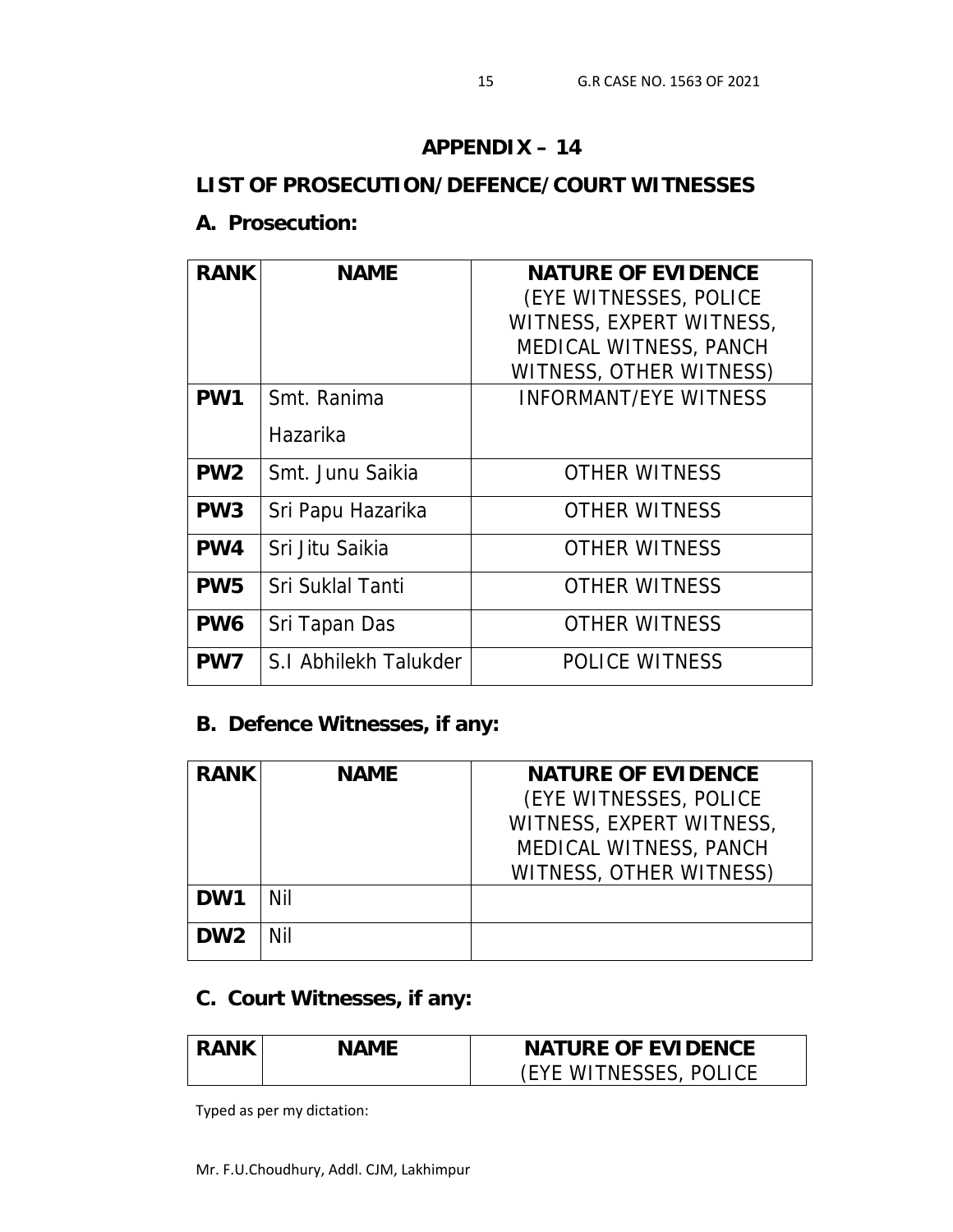|                 |     | WITNESS, EXPERT WITNESS,<br>MEDICAL WITNESS, PANCH |
|-----------------|-----|----------------------------------------------------|
| CW <sub>1</sub> | Nil | WITNESS, OTHER WITNESS)<br>Nil                     |
| CW <sub>2</sub> | Nil | Nil                                                |

**LIST OF PROSECUTION/ DEFENCE/ COURT EXHIBITS**

### **A. Prosecution:**

| Sr.           | Exhibit       | Description               |
|---------------|---------------|---------------------------|
| No.           | <b>Number</b> |                           |
| 1             | Exhibit 1     | <b>EJAHAR</b>             |
| $\mathcal{P}$ | Exhibit 2     | <b>SEIZURE LIST</b>       |
| 3             | Exhibit 3     | <b>SEIZURE LIST</b>       |
| 4             | Exhibit 4     | <b>SKETCH MAP</b>         |
| 5             | Exhibit 5     | EXTRACT COPY OF G.D ENTRY |
| 6             | Exhibit 6     | <b>CHARGESHEET</b>        |
| 7             | Exhibit 7     | <b>TREASURY CHALLAN</b>   |

**B. Defence:**

| Sr. | <b>Exhibit Number</b> | Description |
|-----|-----------------------|-------------|
| No. |                       |             |
|     |                       |             |
|     |                       |             |
|     |                       |             |

## **C. Court Exhibits:**

| Sr. | <b>Exhibit Number</b> | Description |
|-----|-----------------------|-------------|
|     |                       |             |
|     |                       |             |
|     |                       |             |